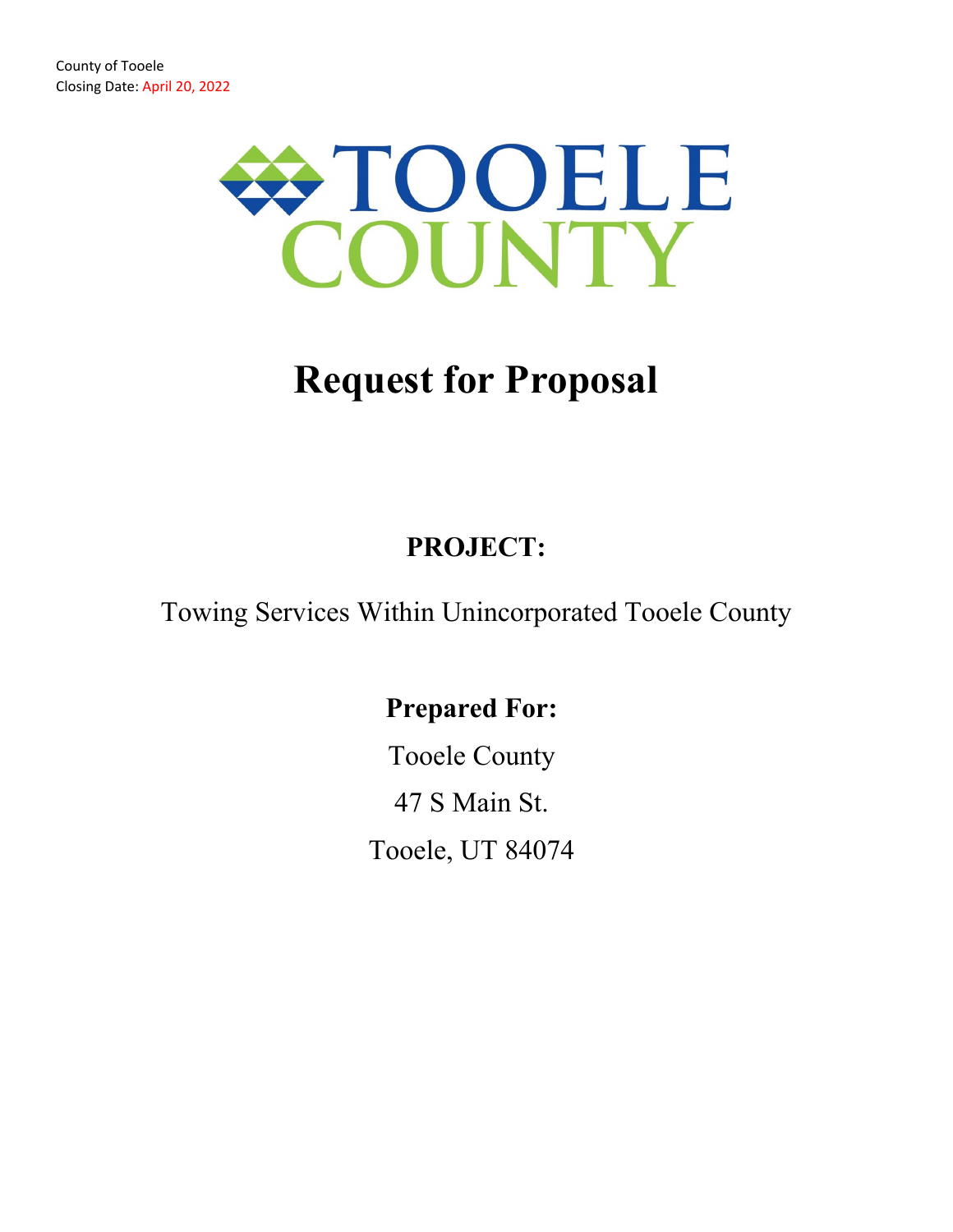#### The County of Tooele is seeking competitive bids for: *REMOVAL OF VEHICLES AND PARTS AND TOWING SERVICES*

#### **\*\*PRE-BID MEETING\*\***

#### **HELD ON: April 13, 2022 @ 9:00:AM AT TOOELE COUNTY, COUNCIL CHAMBERS, 300**

If you arrive greater than 15 minutes late, you will not be allowed to participate in the Bidders Meeting. Only an authorized sales agent of an interested vendor should attend the bidders meeting. An authorized agent may be an owner, sales manager, maintenance manager, etc. An authorized agent must be able to develop and sign bids/quotes and deliver all important and relevant information discussed in the meeting back to the office.

PROPOSAL CLOSING DATE: **April 20, 2022 @ 4:00 PM**.

**All questions must be in Email form, questions will not be accepted after the deadline, except at the pre-bid meeting.** 

| "Execution hereof is certification that the undersigned has read and understands the terms and conditions hereof, and<br>that the undersigned's principal is fully bound and committed." |        |      |  |
|------------------------------------------------------------------------------------------------------------------------------------------------------------------------------------------|--------|------|--|
| <b>Company Name:</b>                                                                                                                                                                     |        |      |  |
| <b>Street</b>                                                                                                                                                                            |        |      |  |
| <b>Address:</b>                                                                                                                                                                          |        |      |  |
| <b>Mailing Address:</b>                                                                                                                                                                  |        |      |  |
| City:                                                                                                                                                                                    | State: | Zip: |  |
| <b>Remit to Address:</b>                                                                                                                                                                 |        |      |  |
| City                                                                                                                                                                                     | State: | Zip: |  |
| Phone # $($                                                                                                                                                                              |        |      |  |
| $FAX#$ (                                                                                                                                                                                 |        |      |  |
| <b>Name</b>                                                                                                                                                                              |        |      |  |
| <b>Title</b>                                                                                                                                                                             |        |      |  |
| <b>Email Address:</b>                                                                                                                                                                    |        |      |  |
| Signature                                                                                                                                                                                |        | Date |  |
|                                                                                                                                                                                          |        |      |  |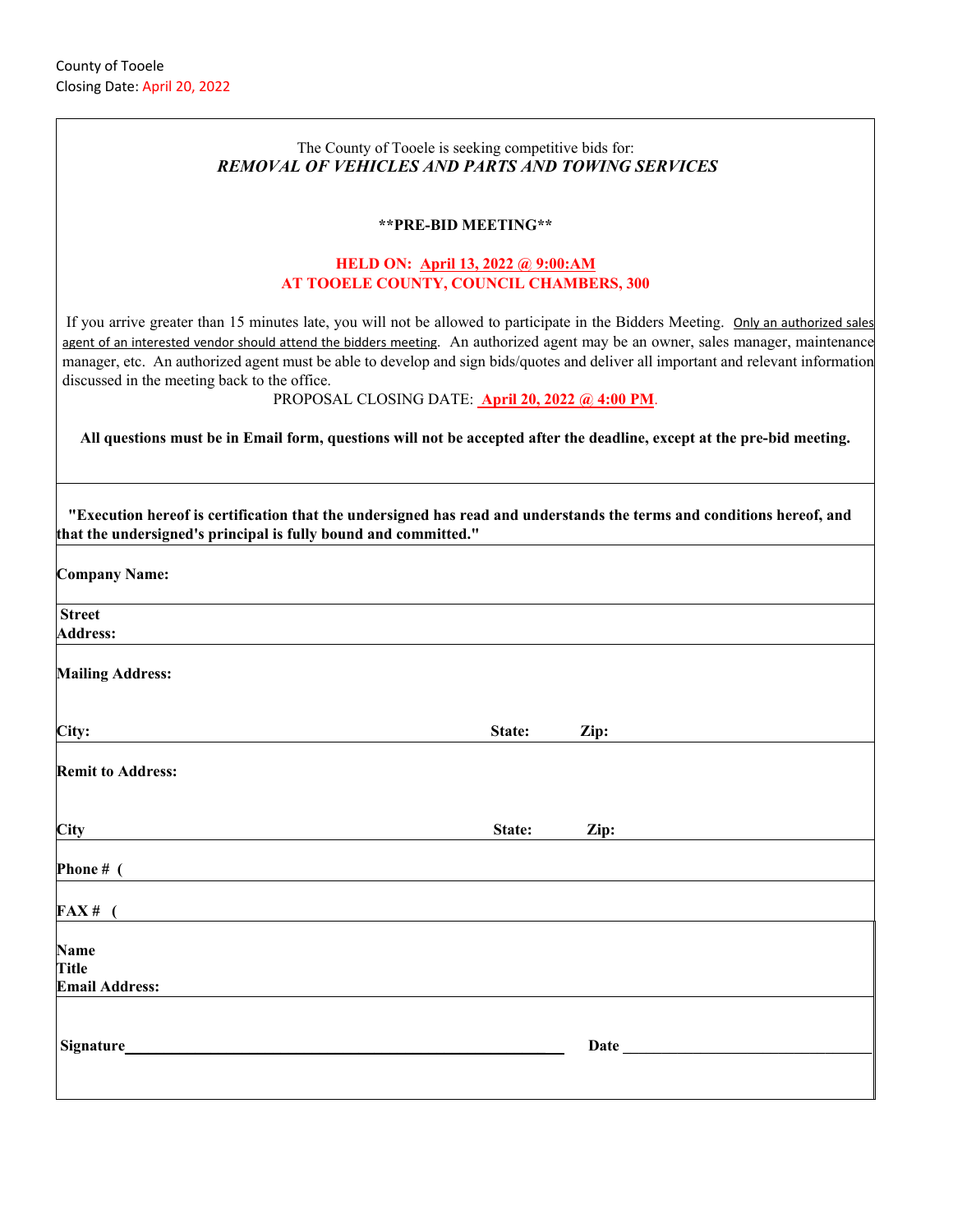#### **INTRODUCTION:**

The purpose of this Request for Proposal (RFP) is to provide removal of vehicles and parts and towing services for abatements on parcels within the County (unincorporated). Therefore, it is imperative that special attention is given to the maintenance of these projects and care in handling towing and removal.

#### **GENERAL INFORMATION:**

The County reserves the right to reject any and all Responses. The County reserves the right to amend, modify, or waive any requirement set forth in this RFP. Response to this Request is at the Proposer's sole risk and expense. All Proposers must comply with applicable federal, state, and local laws and regulations. Except for written responses provided by the contact person described below, the County has not authorized anyone to make any representations regarding the subject matter of this Request. All requests for clarification or additional information regarding this Request must be submitted in writing to the contact person described below no later than April 14, 2022 at 4:00 pm. The County anticipates selecting one (1) of the responding Proposers, but there is no guarantee that any responding Proposer will be selected. All materials submitted in response to this Request will become the property of the County and will be managed in accordance with the Government Records Access Management Act.

#### **SCOPE OF WORK:**

Tooele County is seeking to establish a towing rotation list, to be used in abatements when Tooele County Community Development Department requests the removal/towing of a motor vehicle and/or parts. In order to be eligible to respond to this RFP, the proposer must meet all of the following qualifications:

#### **I. Mandatory Requirements**

- a. **Licensed.** The proposing firm must be properly licensed to conduct business in the State of Utah.
- b. **Non-Discrimination**. The proposer must comply with all applicable federal, state, county, and city antidiscrimination laws, ordinances, rules, and regulations at all times during the bidding and contracting period. Any violation of this provision shall be considered a violation of a material provision of the professional services contract and shall be grounds for cancellation, termination, or suspension.
- c. **Subcontractors**. List of any subconsultants or subcontractors proposed to be included in work outlined in the Project Scope. Provide a description of their previous work history.

#### **II. Financial Requirements**

- a. **Insurance.** The proposer must carry valid:
	- i. Worker's Compensation and Employer's Liability insurance. The policy shall comply with the provisions of the Worker's Compensation Act, and all other legislation, federal and state, applicable to the work described herein, and the contractor agrees to make all payments, returns and reports required by these Acts.
	- ii. Commercial general liability insurance covering third party liability risks, including without limitation, contractual liability, in a minimum amount of \$1,000,000 per occurrence for bodily injury, personal injury, and property damage.
	- iii. Commercial auto liability and property insurance covering "any auto" with a minimum limit of \$1,000,000 combined single limit per accident for bodily injury and property damage.
- **b. Cost proposal.** In this section, please complete and include the Cost Proposal Sheet attached as Exhibit A. Proposers may also include any other documents as information to further explain the proposed costs. Proposals must fully describe all costs of charges to County as part of this project. Describe how costs will be controlled and properly identified to the specific tasks, while providing a high-quality service with a high level of integrity and outcomes.

#### **III. Qualifications**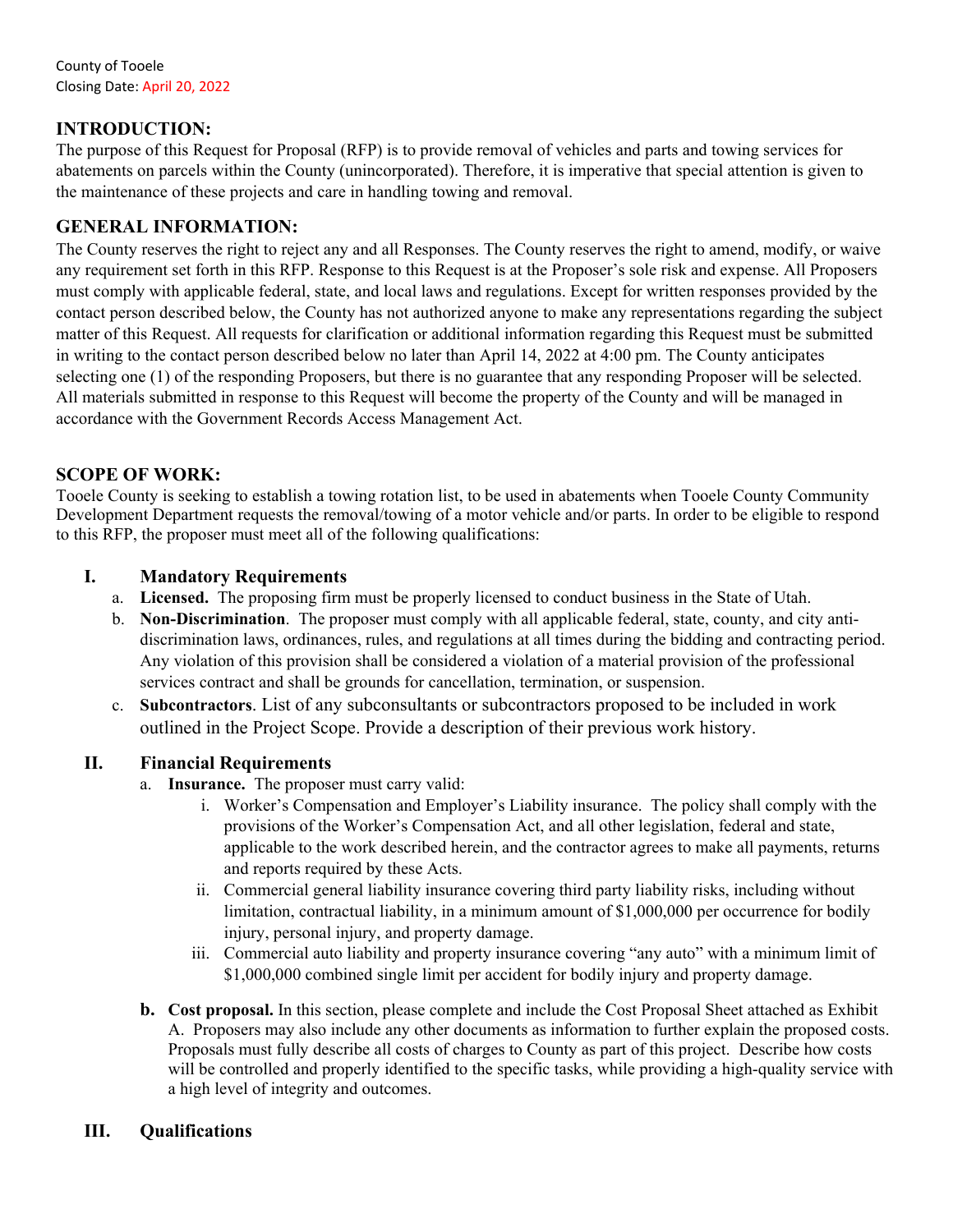- a. Provide three (3) examples of projects and three (3) references which demonstrate qualifications for providing the Project Scope stated in Exhibit B.
- b. Any current and applicable certifications and licenses stated in Exhibit C.

#### **IV. Schedule**

Schedule work during normal working hours, Monday thru Friday, 8:00 A.M. to 5:00 P.M. Prior approval by the County is required for any and all work outside normal working hours, with the exception of emergency situations. Do not schedule or plan on performing services on Saturdays or Sundays. Most abatements will need to be taken care of within 24 hours of obtaining a warrant.

#### **V. Period of Performance**

The Period of Performance shall be for three (3) years starting as soon as approvals have been officiated**,** with the option to renew for two (2) additional one-year increments, for a total of five (5) years, with no obligation by the County to purchase any specified amount of services.

#### **VI. Timeline for RFP Process (times are MDT) RFP Process: Dates:**

| 1. RELEASE OF REQUEST FOR PROPOSAL (RFP)                                                  | March 28, 2022                                                    |
|-------------------------------------------------------------------------------------------|-------------------------------------------------------------------|
| 2. DEADLINE FOR SUBMISSION OF QUESTIONS<br>Email: alison.mccoy@tooeleco.org (E-mail only) | Must be in the form of an E-mail by 4:00<br>PM on: April 14, 2022 |
| 3. BIDDERS MEETING**                                                                      | April 13, 2022, at 09:00 am                                       |
| 4. DEADLINE FOR PROPOSAL SUBMITTAL                                                        | April 20, 2022, at 4:00 PM                                        |
| 5. TENTATIVE DATE FOR AWARDING CONTRACT                                                   | May 3, 2022, at County Council Meeting                            |
| 6. COMMENCE MAINTENANCE SERVICES                                                          | May 9, 2022 (or Monday after Council<br>approval)                 |

 **\*Award and start dates may change due to council's meeting dates and agendas.** 

#### **PROPOSAL CONTENTS:**

Proposals must include the following:

**1. Cover Letter (1 page maximum)** 

The cover letter shall describe the proposer's business entity (corporation, LLC, partnership, sole proprietorship, etc.), and include: a statement of the proposer's general background, a discussion of the proposer's interest in the project, and the acknowledgement of receipt for any addendums.

#### **2. Project Team**

Identify project personnel and define their respective roles. Include any subcontractors.

#### **3. Substantive Content**

Describe the proposer's abilities to meet or exceed the qualifications set forth in items I, II, III, and IV, V above.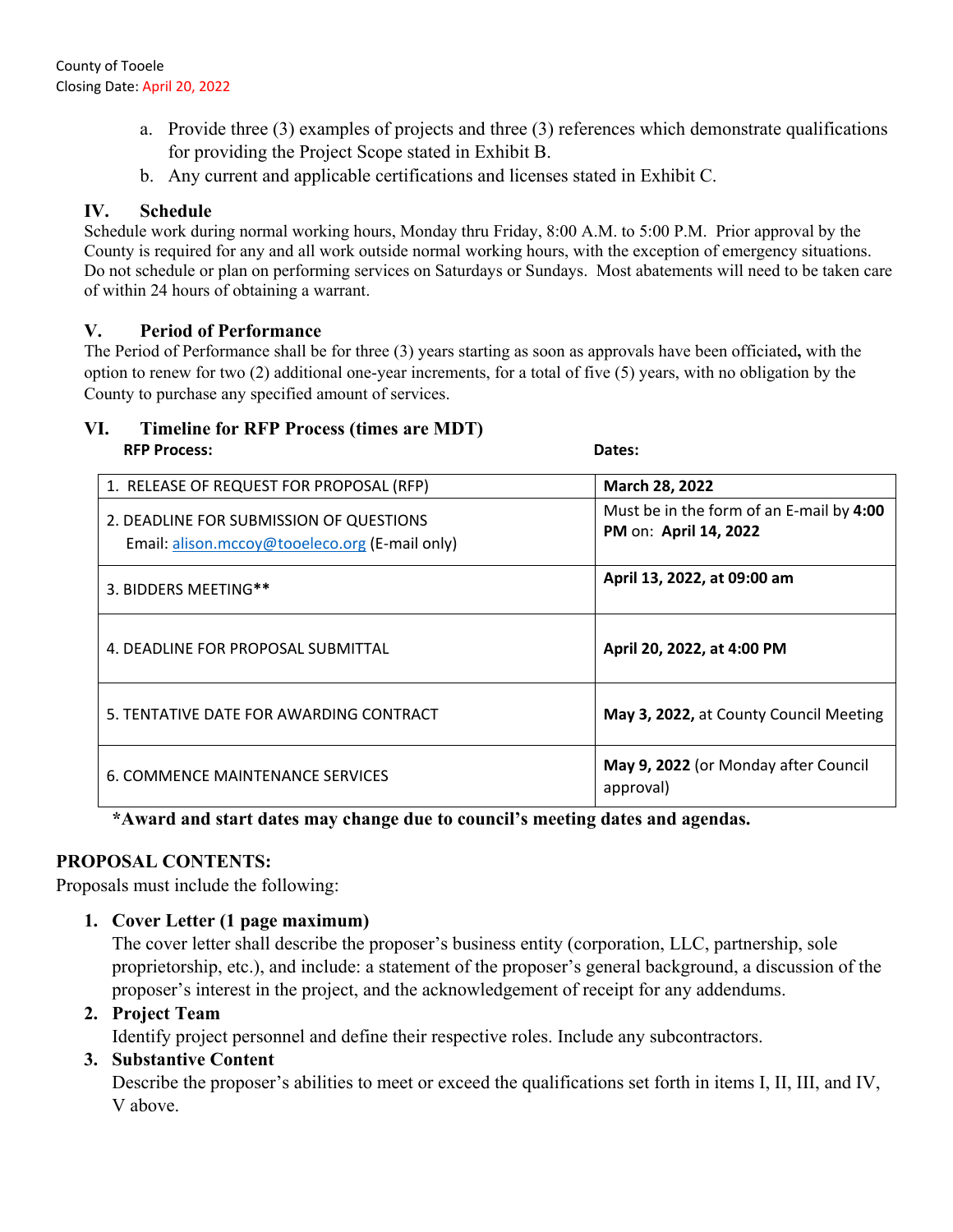County of Tooele Closing Date: April 20, 2022

#### **4. Project Cost (Separately)**.

Proposer must include on a separate document a complete budget. If a proposer fails to include a complete budget, then its proposal will be considered non-responsive, and the proposal will be rejected.

#### **5. Signature**

The proposal shall be signed by a representative authorized to bind the team and shall expressly state the proposal is valid until the County Council awards the contract. By signing the cover letter and submitting a proposal, the proposer covenants that the proposer is fully qualified to provide the required services, and that the submitted information is true and accurate and may be relied upon in evaluating the proposal.

#### **6. Non-Collusion Affidavit (Exhibit D)**

The attached Non-Collusion Affidavit must be completed and returned with proposal.

#### **PROPOSAL SUBMISSION:**

Submission of the proposal can occur through the Utah State Purchasing U3P Website, or via mail of a physical copy or email by PDF version. Mailing instructions are below:

Mailed submittals must be addressed and sent to: **Tooele County Administration Building c/o Alison McCoy 47 South Main Street Tooele, UT 84074** 

Proposal shall be submitted in a sealed envelope. The outside lower right-hand corner of the envelope shall be marked:

**Sealed Proposal of (Firm Name) RFP for towing abatements** **Tooele County Administration Building**  Email submittal: Alison.mccoy@tooeleco.org

Questions must be submitted via email to Alison McCoy at alison.mccoy $@$ tooeleco.org and are due no later than April 14, 2022 by 4:00 pm.

Submissions, modifications, or corrections received after the closing time on April 20, 2022 at 4:00 pm will be considered late and will not be opened.

If only one submission is received, County will evaluate proposal response to make sure the offer meets the minimum mandatory requirements and the technical RFP requirements stated in the RFP and will determine if the cost proposal is fair and reasonable to award. Or, if time permits, resolicit submissions for the purpose of obtaining additional submissions.

Tooele County shall not be obligated to respond to any proposal submitted, nor shall it be legally bound in any manner whatsoever by the receipt of a proposal.

Tooele County reserves the right to extend or cancel all scheduled proposal due dates. Notice of such extensions or cancellations shall be sent via addendum to this RFP.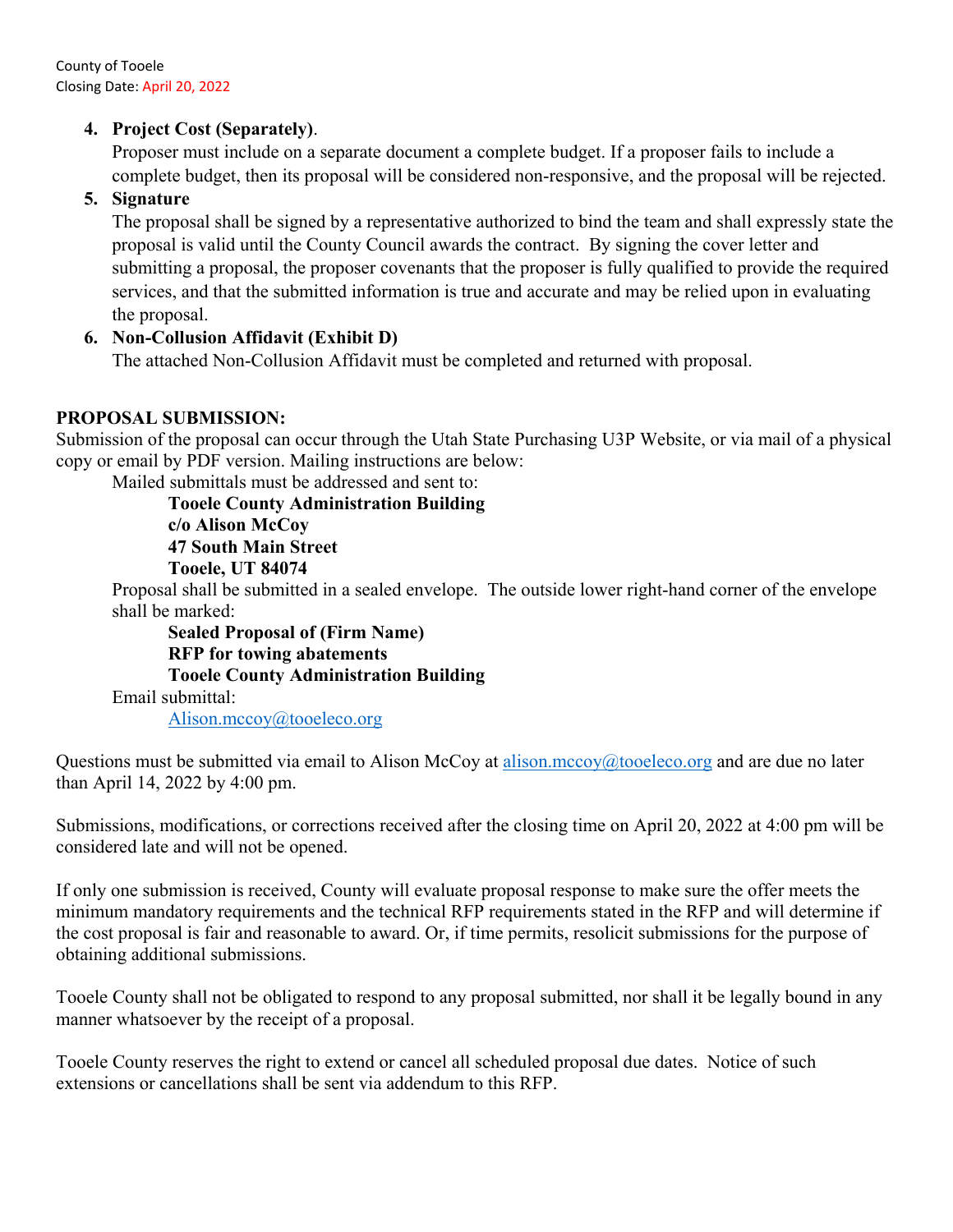County of Tooele Closing Date: April 20, 2022

#### **PROPOSAL REVIEWAL:**

Proposals will be reviewed by a selection committee consisting of at least three persons.

The Technical Section will be scored as:

| <b>Technical Criteria:</b>                 | <b>Score</b> |
|--------------------------------------------|--------------|
|                                            |              |
| Criteria 1: Operates within Tooele County  | 20           |
| Criteria 2: Response time                  | 15           |
| Criteria 3: Professionalism and care       | 20           |
| Criteria 4: Licenses and/or certifications | 20           |
| Criteria 5: Contractor's experience        | 20           |
|                                            |              |
| Total possible points:                     | 95           |

#### **COST:**

Cost will be judged by the total costs added by the vendor. The following cost formula will be used: The points assigned to each offerors cost proposal will be based on the lowest proposal price. The offeror with the lowest Proposed Price will receive 100% of the price points. All other offerors will receive a portion of the total cost points based on what percentage higher their Proposed Price is than the Lowest Proposed Price. The formula to compute the points is: Cost Points x (Lowest Proposed Price/Proposed Price).

The total cost points possible: 25

The County may then enter contract negotiations with the proposer who, in the sole discretion of the selection committee, is determined to have submitted the proposal with the highest score and the most responsive and responsible proposal that meets all the RFP's requirements.

#### **PROPOSAL REJECTION:**

Tooele County reserves the right to reject any or all proposals submitted or make modifications to the scope of work, subject to appropriate negotiation. Tooele County agrees to not discriminate based on age, race, religion, sex, color, national origin, marital status, family status, source of income, sexual preference, mental or physical disability in review of the proposals or execution of agreements to the work. This RFP does not constitute any form of offer to contract. Tooele County will not pay any costs incurred by the proposer in preparing or submitting the proposal.

#### **PROPOSAL ACCEPTANCE:**

Award will be made to the highest scoring responsive and responsible proposer, meeting all RFP stated requirements.

Tooele County reserves the right to award a contract based on a proposal submitted or to further negotiate with proposer.

By submission of a proposal, proposer agrees to be legally bound, thereby if its proposal is accepted.

Contracts arising out of proposals submitted hereunder (including any negotiations that follow) shall not be binding on Tooele County, its officers, employees, or agents unless and until formally approved and duly executed by the Tooele County Manager or Council.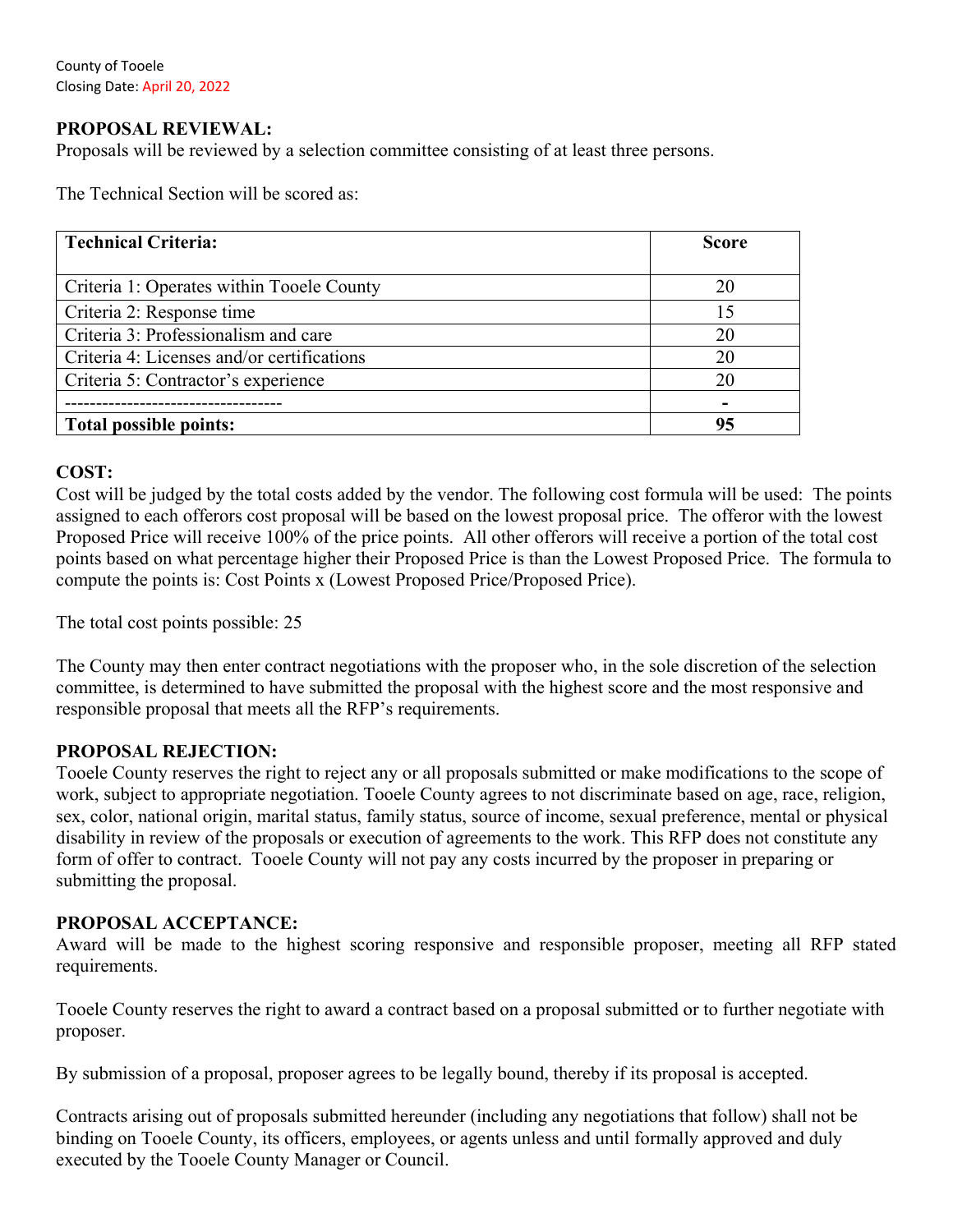#### **NOTIFICATION:**

Due to Tooele County Policy, we have to present all responses in a County Council Meeting and get approval on the selected vendor prior to award. This process can take some time, and because of this, the posting will be closed on the State Purchasing Solicitation U3P Website. Following the County Council Meeting where the award is approved, all responders will receive an email notification of the results. Attendance of County Council Meeting are also permitted. County Council agendas will be posted a few days before each meeting and can be found online at tooeleco.org

### **EXHIBIT A – COST PROPOSAL**

The County reserves the right to reject any or all offers, to waive any discrepancy or technicality and to split or make the award in any manner determined by the County to be most advantageous to the County. The County recognizes that prices are only one of several criteria to be used in judging an offer and the County is not legally bound to accept the lowest offer.

| <b>Various locations in unincorporated Tooele County</b> |               |                                                                  |                                    |
|----------------------------------------------------------|---------------|------------------------------------------------------------------|------------------------------------|
| <b>Type of service</b>                                   | <b>Amount</b> | <b>Maintenance Description</b>                                   | <b>Estimated</b><br>service charge |
| <b>Vehicle and parts</b><br>removal                      | 1 vehicle     | Vehicle pick-up charge.                                          |                                    |
| <b>Towing service</b><br>within county                   | $\mathbf{1}$  | Towing within Tooele County                                      |                                    |
| <b>Towing service</b><br>outside county                  | $\mathbf{1}$  | Towing charge if vehicle needs to be taken out of Tooele County. |                                    |
| <b>Multiple vehicle</b><br>pick up                       | $2 - 5$       | Charge for every vehicle over 1.                                 |                                    |
| <b>RV/motor home</b><br>removal and tow                  | $\mathbf{1}$  | RV, motorhome or large vehicle removal.                          |                                    |
| <b>Labor</b> costs                                       | 1<br>person   |                                                                  |                                    |
| <b>Material costs if</b><br>any                          |               |                                                                  |                                    |
| Any other service<br>or charge that may<br>be rendered   |               |                                                                  |                                    |
|                                                          |               |                                                                  | \$                                 |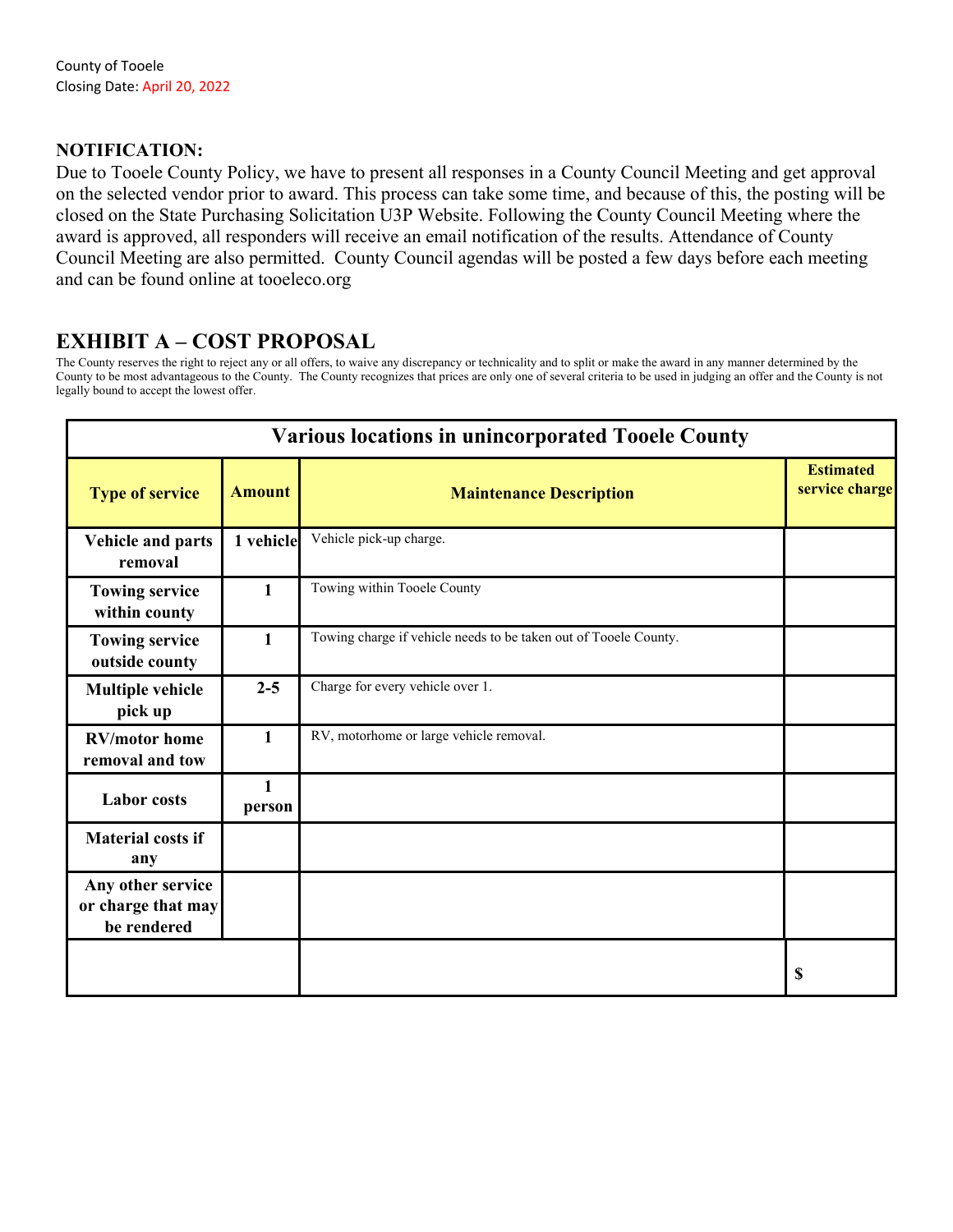# **EXHIBIT B PROPOSER PROJECTS AND REFERENCES**  A SEPARATE SHEET IS TO BE PROVIDED FOR EACH REFERENCE **(Make at least 2 more copies of this page before filling out!)**

List three (3) recent work histories performed over the past two (2) years and provide reference information.

| <b>WORK HISTORY</b>                      |  |  |
|------------------------------------------|--|--|
| <b>Name of Project</b>                   |  |  |
| <b>Project Location</b>                  |  |  |
| Date of Service                          |  |  |
| <b>Scope of Service</b>                  |  |  |
| <b>Project Owner Name</b>                |  |  |
| <b>Contact Name and Telephone Number</b> |  |  |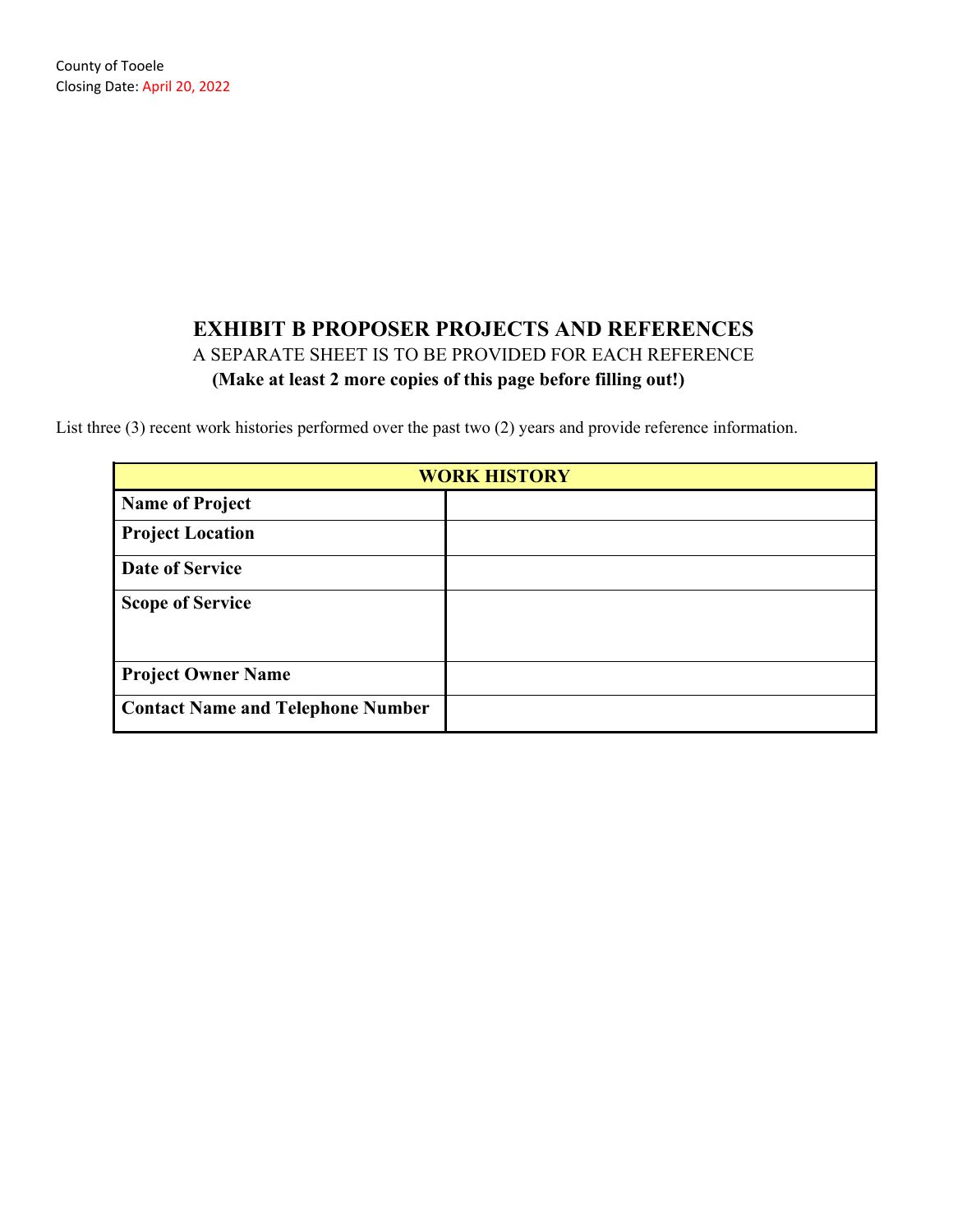### **PLEASE PROVIDE A PHOTOGRAPH(S) IF POSSIBLE**

# **EXHIBIT C LICENSING AND CERTIFICATION FACT SHEET**

**Attach all licensing and certifications applicable to scope of work.** 

# **EXHIBIT D Non-Collusion Affidavit**

The undersigned bidder or agent, being duly sworn on oath, says that he/she has not, nor has any other member, representative, or agent of the firm, company, corporation or partnership represented by him, entered into any combination, collusion, or agreement with any person relative to the price to be bid by anyone at such letting nor to prevent any person from bidding nor to include anyone to refrain from bidding, and that this bid is made without reference to any other bid and without any agreement, understanding or combination with any other person in reference to such bidding.